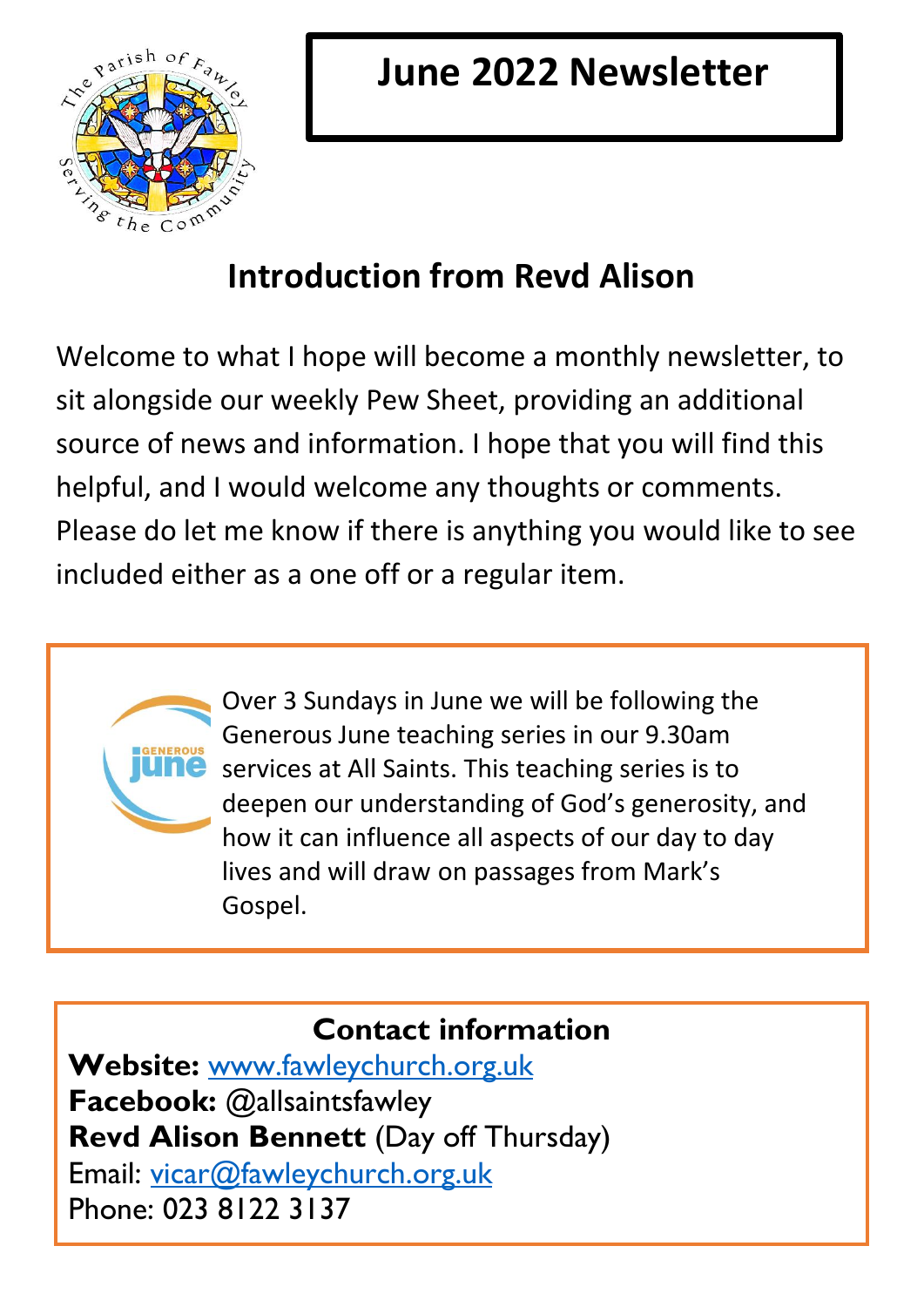

### **New role of EcoChurch Lead**

Huge congratulations go to **David Chappell** who has recently completed a **Bishop's Commission for Mission in Creation Care**. Many of you will already be aware of the amazing work that David does in the Churchyard and the Conservation area, managing and developing it as a home for wildflowers and various wildlife. Following the completion of his course, David will now be taking a lead in helping Fawley Parish to become an EcoChurch, in support of the Diocese of Winchester Net Zero Strategy. Keep an eye out for further information as David encourages us to embrace the concept of EcoChurch and sustainable living.



After an extended break due to Covid we are planning a 'one-off' Messy Church for **Wednesday 6th July at St Francis Church (4.30 – 6.30pm)**.

The hope is that we will then re-launch a regular Messy Church in the Autumn. Please contact Alistair or Terry McNaught if you would be interested in helping. Fliers will be available soon. Please do think about whether you have family, friends or neighbours who might like to come along.

**Help!** Could you help to keep the website and Facebook page up to date? Please speak to Alison if interested.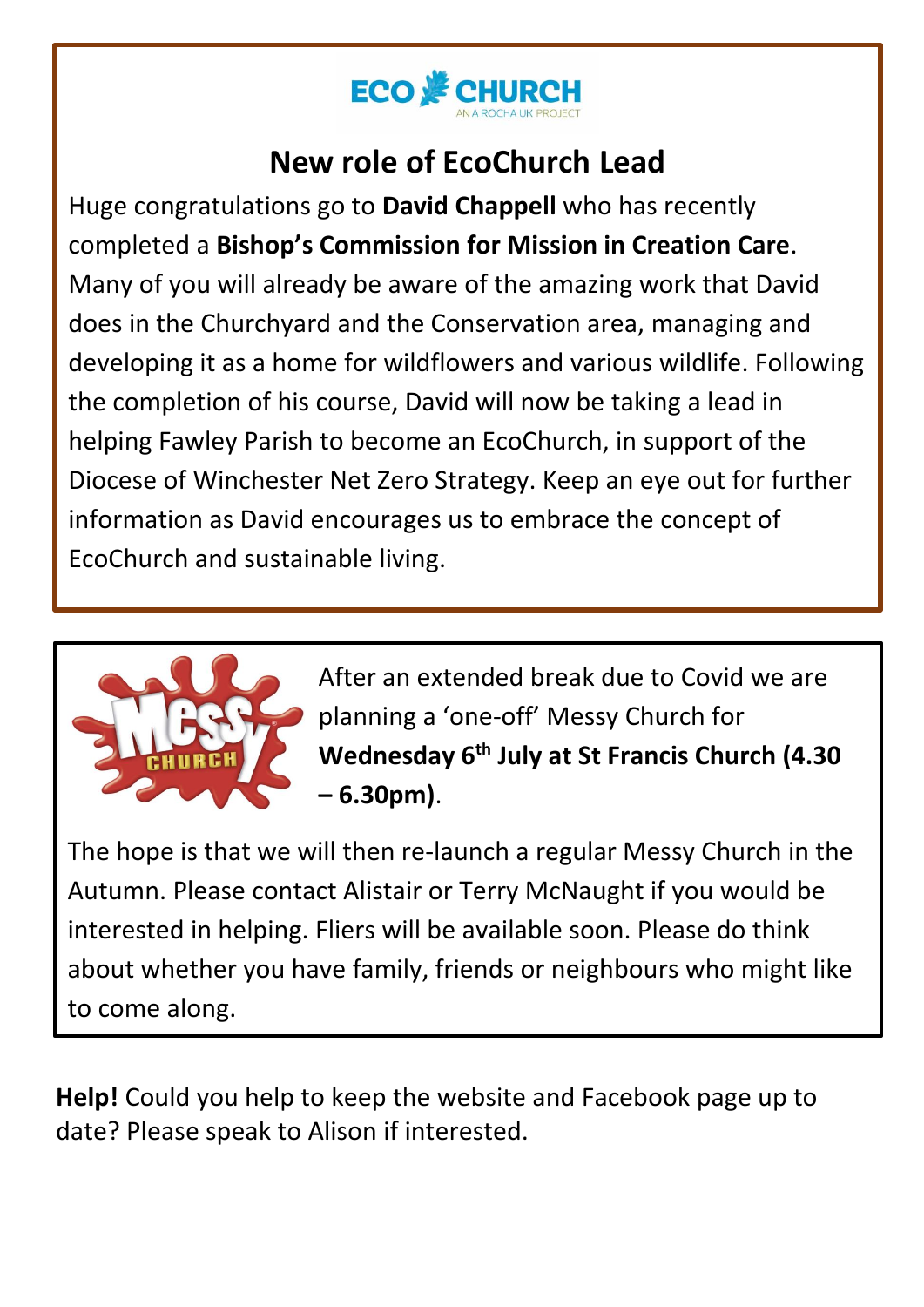

Ever since New Testament times small groups of Christians have met to learn, to worship and to grow together. They continue to be an important setting for Growing in faith and in discipleship in many churches, as they have been in

this church in the past. Home/Study groups are the place where we can go deeper, where we can ask questions, and where we can grow in fellowship and love with one another. I would encourage as many of you as possible to think about joining a Home Group, and it would be great if we could start both a daytime and an evening group. Please contact me (Alison) if you are interested in joining a group.

#### **Extended Ministerial Development Leave (Sabbatical)**

Extended Ministerial Development Leave is a recognized part of the church's provision for ongoing learning and theological development for those in ordained ministry. Due several unforeseen circumstances I have had to put my development leave plans on hold since 2018. The PCC have now given their full support to enabling me to take this time next year, so I plan to be on 3 months Extended Ministerial Development Leave from May-July 2023. I intend to use this time to explore the 'Spirituality of Ageing', something that I have been interested in for several years. I will be working with the Churchwardens and PCC to arrange necessary cover. *Alison*